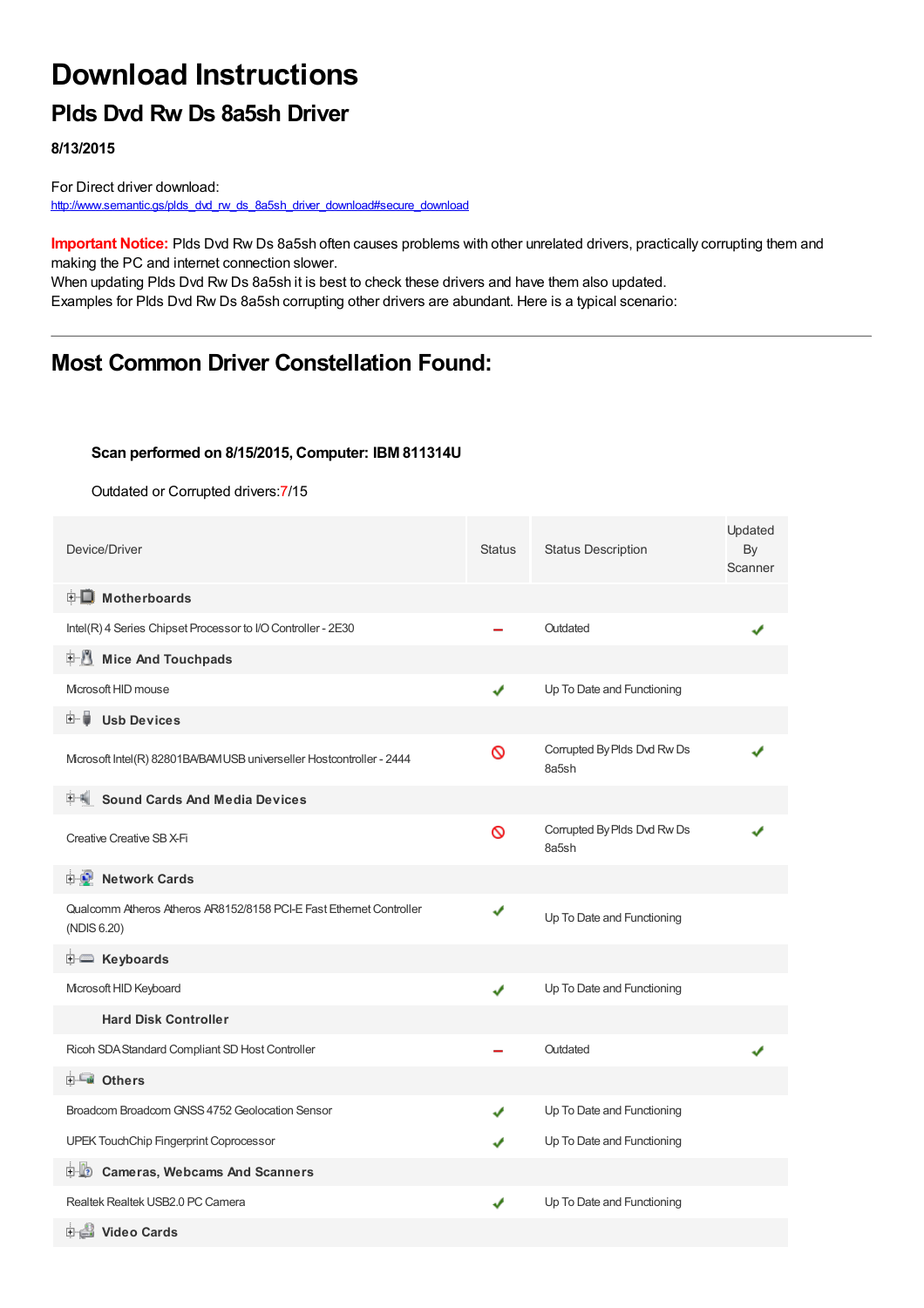| Intel(R) 82945G Express Chipset Family (Mcrosoft Corporation - WDDM1.0) | ଷ | Corrupted By Plds Dvd Rw Ds<br>8a5sh |  |
|-------------------------------------------------------------------------|---|--------------------------------------|--|
| <b>Input Devices</b><br>由 的                                             |   |                                      |  |
| KME USB-HID (Human Interface Device)                                    | ✔ | Up To Date and Functioning           |  |
| <b>E-1</b> Port Devices                                                 |   |                                      |  |
| Sony Ericsson Sony Ericsson 750 USB VMC Device Management (COM7)        | ଷ | Corrupted By Plds Dvd Rw Ds<br>8a5sh |  |
| <b>Monitors</b><br>田                                                    |   |                                      |  |
| Sony Digital Flat Panel (1024x768)                                      | ଷ | Corrupted By Plds Dvd Rw Ds<br>8a5sh |  |
| <b>E-6</b> Mobile Phones And Portable Devices                           |   |                                      |  |
| <b>Acer NOKIA</b>                                                       |   | Up To Date and Functioning           |  |

## **Plds Dvd Rw Ds 8a5sh Driver Models:**

| <b>Driver Model</b>                                 | <b>Original</b><br><b>Upload Date</b> | Last<br><b>Modificatior</b> | <b>Driver File</b>                       | File<br><b>Size</b> | <b>Most Compatible</b><br><b>Computer Model</b> | <b>Availabilty To</b><br><b>Scanner</b> |
|-----------------------------------------------------|---------------------------------------|-----------------------------|------------------------------------------|---------------------|-------------------------------------------------|-----------------------------------------|
| Plds Dvd Rw Ds 8a5sh<br>173979                      | 9/28/2014                             | 8/11/2015                   | plds_dvd_rw_ds_8a5sh-<br>i73979.exe      | 27kb                | HPVD019AA-UUW p6110sc,                          |                                         |
| Plds Dvd Rw Ds 8a5sh<br>321.161.1                   | 7/28/2014                             | 8/3/2015                    | plds_dvd_rw_ds_8a5sh-<br>321.161.1.exe   |                     | 149kb HP EP245AA-ABU m7385.uk,                  | J                                       |
| Plds Dvd Rw Ds 8a5sh<br>E632.139                    | 11/16/2014                            | 8/8/2015                    | plds_dvd_rw_ds_8a5sh-<br>e632.139.exe    |                     | 183kb Packard Bell IPower J9000,                | ✔                                       |
| Plds Dvd Rw Ds 8a5sh<br>60741.1                     | 8/6/2014                              | 8/10/2015                   | plds_dvd_rw_ds_8a5sh-<br>60741.1.exe     | 34kb                | Sony VPCEA36FG,                                 |                                         |
| Plds Dvd Rw Ds 8a5sh<br>61.11.121.1                 | 10/18/2014                            | 8/4/2015                    | plds dvd rw ds 8a5sh-<br>61.11.121.1.exe | 78kb                | NEC PC-MJ29MLZZ1BSG,                            |                                         |
| Plds Dyd Rw Ds 8a5sh<br>41.1494                     | 12/30/2014                            | 8/9/2015                    | plds dvd rw ds 8a5sh-<br>41.1494.exe     | 45kb                | Sony VGN-SR430J,                                |                                         |
| <b>Plds Dvd Rw Ds 8a5sh</b><br>73322                | 8/25/2014                             | 8/13/2015                   | plds_dvd_rw_ds_8a5sh-<br>73322.exe       | 54kb                | <b>IBM ThinkPad R32,</b>                        | ✔                                       |
| <b>Plds Dvd Rw Ds 8a5sh</b><br>1.132.193            | 8/19/2014                             | 8/8/2015                    | plds_dvd_rw_ds_8a5sh-<br>1.132.193.exe   | 93kb                | Sony VGN-FW160D,                                | ✔                                       |
| <b>Plds Dyd Rw Ds 8a5sh</b><br>32944                | 11/14/2014                            | 8/4/2015                    | plds dvd rw ds 8a5sh-<br>32944.exe       |                     | 200kb HPPS233AA-ABF m1255.f,                    | ✔                                       |
| <b>Plds Dvd Rw Ds 8a5sh</b><br>72384                | 11/20/2014                            | 8/9/2015                    | plds dvd rw ds 8a5sh-<br>72384.exe       | 46kb                | HPPN065AA-ABA Z540,                             | ✔                                       |
| <b>Plds Dyd Rw Ds 8a5sh</b><br>41.12.190            | 9/23/2014                             | 8/5/2015                    | plds dvd rw ds 8a5sh-<br>41.12.190.exe   |                     | 158kb Sony VGN-Z690TJ,                          | ✔                                       |
| <b>Plds Dvd Rw Ds 8a5sh</b><br>K61.1697             | 7/28/2014                             | 8/6/2015                    | plds dvd rw ds 8a5sh-<br>k61.1697.exe    |                     | 125kb NEC PC-MJ25XRZWDSBG.                      |                                         |
| <b>Plds Dvd Rw Ds 8a5sh</b><br>H <sub>2.10833</sub> | 8/25/2014                             | 8/9/2015                    | edlhhwhtl-h2.10833.exe                   |                     | 203kb WIFRO WSG52K55W7-0226,                    | ✔                                       |
| Plds Dvd Rw Ds 8a5sh<br>3703                        | 8/26/2014                             | 8/8/2015                    | plds_dvd_rw_ds_8a5sh-<br>3703.exe        |                     | 166kb AT AUTOCONT ALLEGRO,                      |                                         |
| <b>Plds Dvd Rw Ds 8a5sh</b><br>S41.11.199           | 1/11/2015                             | 8/6/2015                    | plds_dvd_rw_ds_8a5sh-<br>s41.11.199.exe  |                     | 155kb NECPC-MK33LLZZUFJF,                       |                                         |
| <b>Plds Dvd Rw Ds 8a5sh</b><br>43349                | 10/11/2014                            | 8/5/2015                    | plds_dvd_rw_ds_8a5sh-<br>43349.exe       |                     | 128kb Toshiba SATELLITE C855-27U,               |                                         |
| <b>Plds Dvd Rw Ds 8a5sh</b><br>71.1822              | 8/18/2014                             | 8/3/2015                    | xne-71.1822.exe                          |                     | 127kb M&A MADB43LD,                             | ✔                                       |
| Plds Dvd Rw Ds 8a5sh<br>G40963                      | 8/1/2014                              | 8/11/2015                   | yps-g40963.exe                           |                     | 184kb Panasonic CF-52RE401QW,                   |                                         |
| Plds Dvd Rw Ds 8a5sh                                |                                       |                             | nlds dvd rw ds 8a5sh-                    |                     |                                                 |                                         |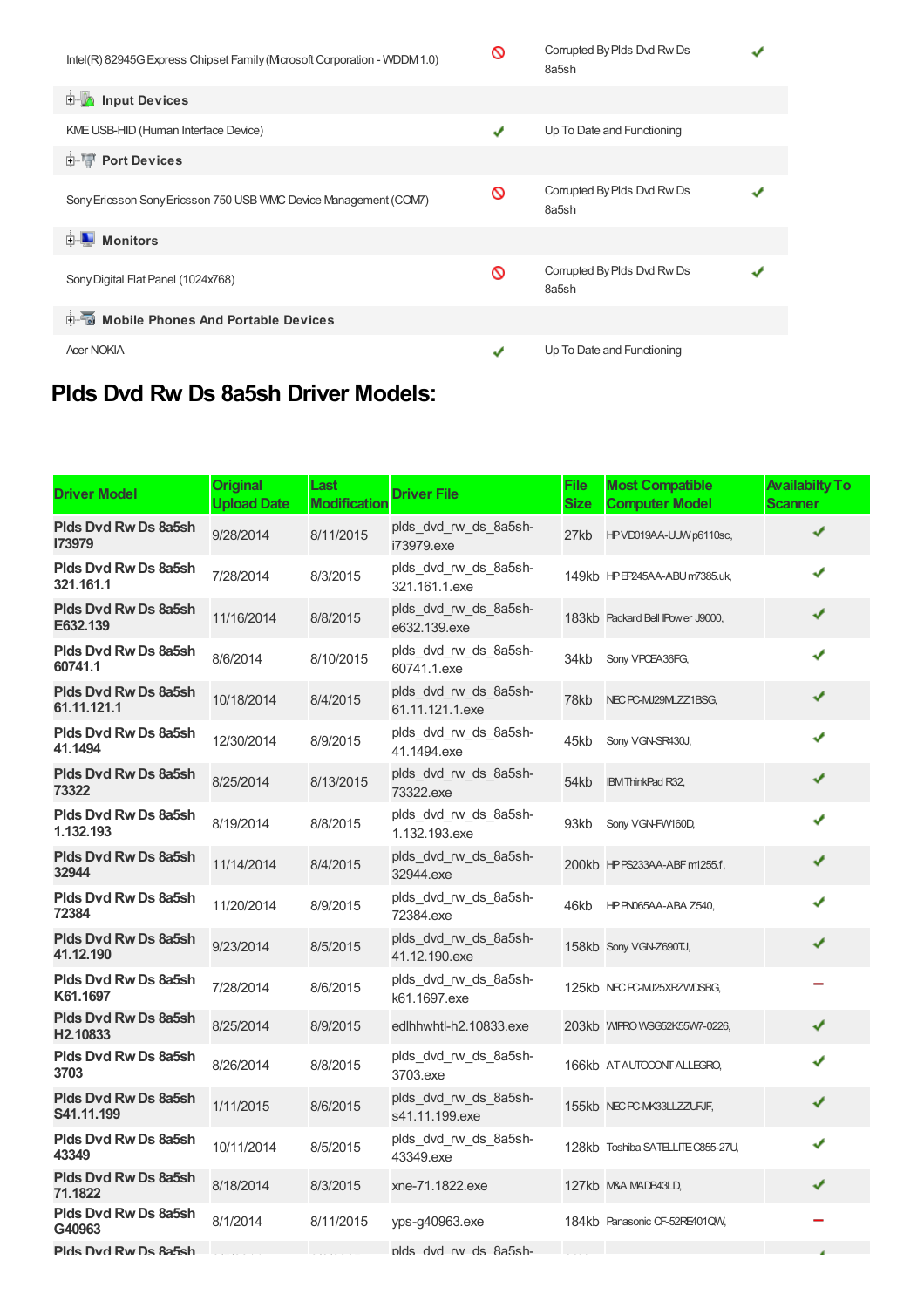| <b>ING PARTIAL PA ANOTI</b><br>32976      | 9/5/2014   | 8/6/2015  | piuu_uvu_ivi_uu_uuuuii<br>32976.exe     | 62kb | Packard Bell EasyNote_GN45,         | ✔ |  |
|-------------------------------------------|------------|-----------|-----------------------------------------|------|-------------------------------------|---|--|
| Plds Dvd Rw Ds 8a5sh<br>31.1991.1         | 10/3/2014  | 8/10/2015 | plds_dvd_rw_ds_8a5sh-<br>31.1991.1.exe  | 41kb | HPHPd530 SFF,                       | ✔ |  |
| <b>Plds Dvd Rw Ds 8a5sh</b><br>222.11.16  | 10/15/2014 | 8/12/2015 | vtigkxss-222.11.16.exe                  |      | 117kb MSI MS-A95311,                | ✔ |  |
| Plds Dvd Rw Ds 8a5sh<br>80362.1           | 9/13/2014  | 8/9/2015  | plds_dvd_rw_ds_8a5sh-<br>80362.1.exe    |      | 120kb OEGStone DQ67OW,              | ✔ |  |
| <b>Plds Dvd Rw Ds 8a5sh</b><br>2.11.1669  | 8/11/2014  | 8/11/2015 | plds_dvd_rw_ds_8a5sh-<br>2.11.1669.exe  |      | 210kb IBM831136U,                   | ✔ |  |
| Plds Dvd Rw Ds 8a5sh<br>2.13439           | 9/22/2014  | 8/10/2015 | plds_dvd_rw_ds_8a5sh-<br>2.13439.exe    |      | 141kb Lenovo 9622W4D,               | ✔ |  |
| <b>Plds Dvd Rw Ds 8a5sh</b><br>42229      | 9/29/2014  | 8/9/2015  | plds_dvd_rw_ds_8a5sh-<br>42229.exe      | 85kb | HPH8-1041,                          | ✔ |  |
| Plds Dvd Rw Ds 8a5sh<br>32377             | 12/25/2014 | 8/11/2015 | gn-32377.exe                            |      | 121kb NECEASYNOTE PB11400006,       | ✔ |  |
| Plds Dvd Rw Ds 8a5sh<br>81.142.19         | 9/15/2014  | 8/11/2015 | plds_dvd_rw_ds_8a5sh-<br>81.142.19.exe  |      | 109kb LG S525-GF4WKN,               | ✔ |  |
| <b>Plds Dvd Rw Ds 8a5sh</b><br>62722.1    | 11/8/2014  | 8/10/2015 | w-62722.1.exe                           | 56kb | Sony VGN-NS110D,                    | ✔ |  |
| Plds Dvd Rw Ds 8a5sh<br>F432.134          | 10/29/2014 | 8/10/2015 | plds_dvd_rw_ds_8a5sh-<br>f432.134.exe   |      | 142kb Toshiba NB100/HF,             | ✔ |  |
| <b>Plds Dvd Rw Ds 8a5sh</b><br>2.12962    | 12/22/2014 | 8/7/2015  | plds_dvd_rw_ds_8a5sh-<br>2.12962.exe    | 59kb | HPKB003AA-B14 m9180.be-a,           | ✔ |  |
| <b>Plds Dvd Rw Ds 8a5sh</b><br>2246       | 9/20/2014  | 8/6/2015  | plds_dvd_rw_ds_8a5sh-<br>2246.exe       |      | 104kb IBM IBMeServer 206m-[8485PEE, | ✔ |  |
| Plds Dvd Rw Ds 8a5sh<br>1.11.1402         | 7/27/2014  | 8/10/2015 | plds_dvd_rw_ds_8a5sh-<br>1.11.1402.exe  | 81kb | Sony VPCF13BFX,                     | ✔ |  |
| Plds Dvd Rw Ds 8a5sh<br>A81.1292          | 8/21/2014  | 8/5/2015  | plds_dvd_rw_ds_8a5sh-<br>a81.1292.exe   | 85kb | Sony VGNZ798Y/X,                    | ✔ |  |
| Plds Dvd Rw Ds 8a5sh<br>Y42402.1          | 12/15/2014 | 8/5/2015  | plds_dvd_rw_ds_8a5sh-<br>y42402.1.exe   |      | 166kb HPG5310be-m                   | ✔ |  |
| <b>Plds Dvd Rw Ds 8a5sh</b><br>31.1047    | 10/31/2014 | 8/6/2015  | plds_dvd_rw_ds_8a5sh-<br>31.1047.exe    |      | 101kb HPKZ692AA-ABUm9373.uk-a,      | ✔ |  |
| Plds Dvd Rw Ds 8a5sh<br>1.10777           | 1/19/2015  | 8/5/2015  | plds dvd rw ds 8a5sh-<br>1.10777.exe    |      | 164kb HPXy107et,                    | ✔ |  |
| <b>Plds Dvd Rw Ds 8a5sh</b><br>W71.1721.1 | 10/9/2014  | 8/12/2015 | plds dvd rw ds 8a5sh-<br>w71.1721.1.exe | 50kb | NEC PC-VJ22GXNEHTXA,                | ✔ |  |
| Plds Dvd Rw Ds 8a5sh<br>3097              | 12/2/2014  | 8/5/2015  | plds_dvd_rw_ds_8a5sh-<br>3097.exe       |      | 198kb Lenovo ThinkPad X201 Tablet,  | ✔ |  |
| Plds Dvd Rw Ds 8a5sh<br>80729             | 7/27/2014  | 8/8/2015  | plds_dvd_rw_ds_8a5sh-<br>80729.exe      |      | 148kb Olidata JumPC,                | ✔ |  |
| Plds Dvd Rw Ds 8a5sh<br>N2.10742.1        | 10/6/2014  | 8/9/2015  | plds_dvd_rw_ds_8a5sh-<br>n2.10742.1.exe | 49kb | Fujitsu FM/NA7BEC,                  | ✔ |  |

### **Typical Driver constellation for scanned computers:**

#### **Data derived from 994 scans made on these 402 computers from 12/12/2014 to 7/31/2015:**

QUANMAXWB1, ASUS BM5220, Sony VPCY119FJ, HP P6740ch-m, Fujitsu AMILO PROV3515, IBMIBMSystem x3400 M2 Server -[783734G, Sony VGN-SZ670N, NEC PC-VL580CD1K, SonyVGN-FW190CU, MAXDATAMP2820 01, SonyVGN-CS31ST\_W, SonyVGN-FS755FP, Fujitsu FMVXNBLQ2Z, SonyPCV-RS216,HPG5170f, AT AUTOCONTALLEGRO, Toshiba Dynabook TV/64KWHYD, Acer AcerPower 8000,HPPresario B1900, Toshiba Dynabook Satellite AW2, SonyVGN-FW43G\_B, IBM 8183TQG, HP VT557AA-ABG 600-1150a, Lenovo 3000 H230 10025, Acer Aspire 8730G, MSI VR321, Gigabyte G31M-ES2C, Toshiba Satellite A100-999, HP HP Compaq nc6120, Toshiba Dynabook T351/57CWS, NEC PC-VJ12EBBCHCLD, Sony VGN-NS31S\_S, Sony VGN-CS36MJ\_J, Sony VPCJ126FJ, HP Compaq Presario A900 KU048EA#ABENotebook PC, Akerstroms Tx700, IBMIBMeServer x226-[8648W16, Toshiba SATELLITE L870-16L, LG T380-LARB1E, Toshiba SATELLITE C855D-122 HP D7219A-ABA555Y, Toshiba SATELLITE C55D-A-11C, Seneca Pro46956, Compaq FR604AA-ABF SR5529FR, IBM8183Z2C, ASUS C90S, Toshiba SATELLITE C850-1NN, Acer Aspire5739, HP110-010xt, CASPER CASPER NEO, Sony VGN-FW36GJ, HP RJ172AA-ABU 13620.uk, Acer Veriton S480G, Panasonic FZ-G1AABJKMY, IBM 847691U, SonyVGN-UX71, IBM847691U, SonyVGN-SZ76GN\_B,NECE6500, Packard Bell IMEDIAX1300 AIO, Fujitsu LIFEBOOKU574, Toshiba Satellite A130,Dell Dell System Inspiron M4110, Packard Bell EASYNOTE PB62S00106, Gateway MC7813G, IBM 184469U, HP D7217M-ABA 533, HP BK373AA-AB1 HPE-176k, Toshiba Dynabook R634/E25K, HP FK908AA-ABG a6640a, Panasonic CF-S9LWEJPS, Panasonic CF-52VADBYFG, Apple Macmini1,1, Gateway SX2360, HP RC520AA-ABU m7590.uk, Dell Inspiron N4050, HP Presario V2000, HP PS233AA-ABF m1255.f, HP NC829AAR-ABA a6857c, Compaq Presario 6330CA, HP ER183AA-ABZ m7395.it, IBM6221MFG, NEC PC-VL500ED, Gigabyte 7GEWH, AT AUTOCONT ALLEGRO, Lenovo 6069W1R, NEC PC-VN370CS1KS, Compal DL7x, HP P6646at, Sony VGN-NS20M\_S,NECPC-LS350ES1KR, Lenovo ThinkCentre M75e, Positivo POS, SonyVGN-AR91PS,NECRND61092195, WIPROWIV37455-0863, SonyVGN-NS305D, Compaq NP291AA-AB2 SR5837CX, HPHP Compaq dc5100 SFF, HP VD019AA-UUW p6110sc, Sony VGNFW590GJB, HPHP ProBook 4730s, Packard Bell IMEDIAMC 8830, Toshiba SATELLITE C870D-10D, EMachines 3265IT, Panasonic CF-53AAC01FE, Gateway S2. WNB03.004, IBM Lenovo ThinkServer TS200 -[652512G, NEC PC-GL24ES8DE, IBM8184LG1,HPNP189AA-ABAs5160f,HPP8652A-ABF722, LGFE-225JE1, AOpen MP65, Toshiba Dynabook TX/77MWHYD,Compaq RK539AAR-ABA SR2173WM, Sony VGN-SZ79MN\_C, HP HP Pavilion DV6-3206AX, Compaq GB376AA-ABE SR2237ES, IBM ThinkPad T40, Fujitsu LifeBook A6030, Gigabyte W551, Sony VGN-FW26G\_B, Packard Bell EasyNote\_BG47-V-054FR, Olidata H8DA8/H8DAR, Acer Aspire 1520, Sony VGN-SZ38GP, NEC PC-MK33LLZZUFJF, Compaq ER100AA-